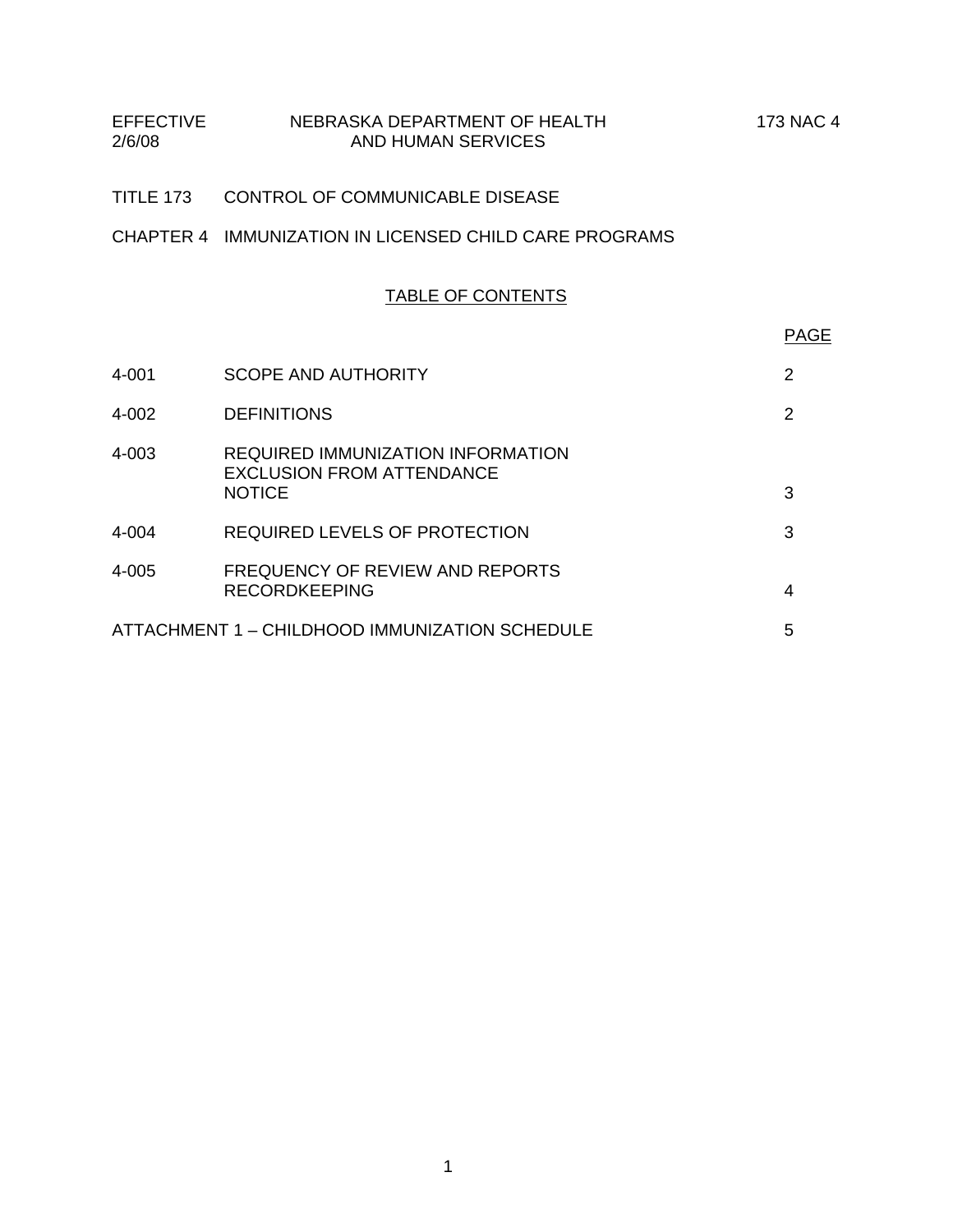## EFFECTIVE NEBRASKA DEPARTMENT OF HEALTH 173 NAC 4 2/6/08 AND HUMAN SERVICES

TITLE 173 CONTROL OF COMMUNICABLE DISEASE

CHAPTER 4 IMMUNIZATION IN LICENSED CHILD CARE PROGRAMS

4-001 SCOPE AND AUTHORITY: These regulations implement Neb. Rev. Stat. §§ 71-1913.01 to 71-1913.03 of the Child Care Licensing Act by establishing levels of protection for those diseases preventable through immunization and the reporting by licensed child care programs of each child's immunization status.

4-002 DEFINITIONS: For purposes of these regulations:

Program means the provision of services in lieu of parental supervision for children under 13 years of age for compensation, either directly or indirectly, on the average of less than 12 hours per day, but more than 2 hours per week. Program includes any employer-sponsored child care, family child care home, child care center, school-age child care program, school-age services under Neb. Rev. Stat. § 79-1104, or preschool or nursery school. Program does not include casual care at irregular intervals, a recreation camp as defined in Neb. Rev. Stat. § 71- 3101, classes or services provided by a religious organization other than child care or a preschool or nursery school, a preschool program conducted in a school approved under Neb. Rev. Stat. § 79-318, services provided only to school-age children during the summer and other extended breaks in the school year, or foster care as defined in Neb. Rev. Stat. § 71-1901.

DTP and DTaP means diphtheria, tetanus toxoid, and pertussis vaccine.

DT means diphtheria and tetanus toxoid vaccine pediatric preparation.

Hep B means hepatitis B vaccine.

Hib means haemophilus influenzae type B vaccine.

MMR means measles, mumps, and rubella vaccine.

MMRV means measles, mumps, rubella, and varicella vaccine.

PCV means pneumococcal vaccine.

Polio means polio vaccine, including oral polio (OPV) and/or injectable polio (IPV).

Td means diphtheria and tetanus toxoid vaccine adult preparation.

Tdap means diphtheria, tetanus, and pertussis vaccine (booster).

VZV means varicella (chickenpox) vaccine.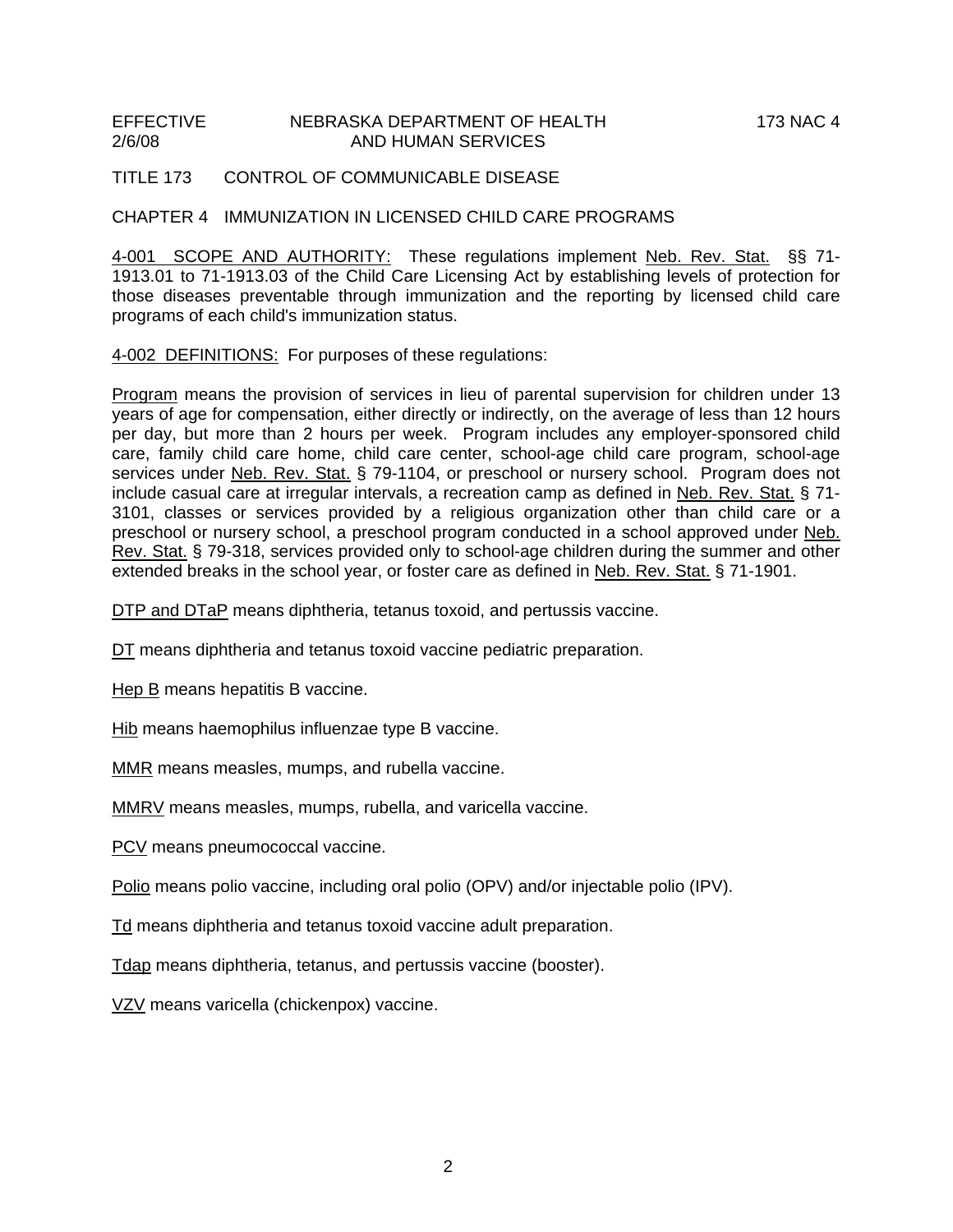# 4-003 REQUIRED IMMUNIZATION INFORMATION; EXCLUSION FROM ATTENDANCE; **NOTICE**

4-003.01 Each program must require the parent or guardian of each child enrolled in such program to present within 30 days of enrollment and periodically thereafter:

- 1. Proof that the child is protected by age-appropriate immunization against measles, mumps, rubella, poliomyelitis, diphtheria, pertussis, tetanus, haemophilus influenzae type B, hepatitis B, varicella, and invasive pneumococcal disease;
- 2. Certification by a physician, advanced practice registered nurse, or physician assistant that immunization is not appropriate for a stated medical reason;
- 3. A written statement that the parent or guardian does not wish to have the child so immunized and the reasons therefor; or
- 4. Parental or clinical documentation of disease with year of infection for varicella. The documentation must include one of the following:
	- a. Signature of the parent or legal guardian and the date (year) of the child's varicella illness, or
	- b. Signature of a health care provider and the date (year) of the child's varicella illness, or
	- c. Laboratory evidence of a child's varicella immunity.

4-003.02 If one of the documents described in 173 NAC 4-003.01 is not presented within 30 days of enrollment, the program must exclude a child from attendance until such proof, certification, or written statement is provided.

4-003.03 At the time the parent or guardian is notified that such information is required, he or she must be notified in writing of his or her rights to submit a certification or a written statement as described in 173 NAC 4-003.01.

4-004 REQUIRED LEVELS OF PROTECTION: For the purposes of complying with the requirement of immunization against the diseases listed in 173 NAC 4-003 and in recognition of the fact that immunization needs vary depending on the age of the child, the required minimum number of doses of each vaccine is indicated in the Childhood Immunization Schedule, Attachment 1, which is incorporated in these regulations by this reference.

4-004.01 For purposes of compliance with the immunization requirement, the licensee of a child care program must require the presentation of an immunization history which contains:

- 1. Names of the vaccines;
- 2. Month and year of administration for DTaP, DTP, DT, Td, Tdap, polio, Hep B, Hib, and pneumococcal vaccine;
- 3. Day, month, and year of administration of MMR, MMRV, and/or varicella;
- 4. Name of the health practitioner or agency where the immunizations were obtained; and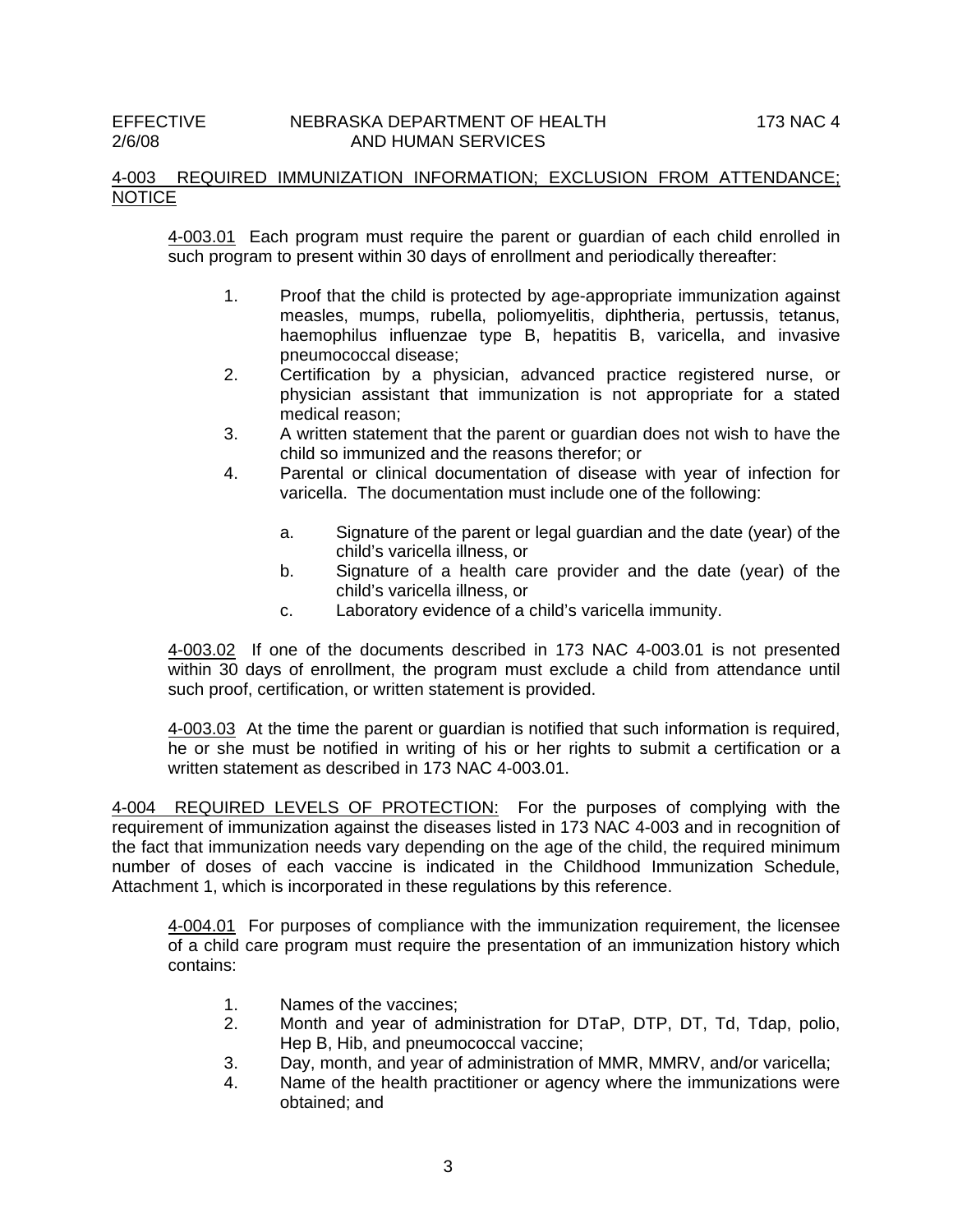# EFFECTIVE NEBRASKA DEPARTMENT OF HEALTH 173 NAC 4 2/6/08 AND HUMAN SERVICES

5. Signature of the physician, parent, guardian or of other such person maintaining the immunization history of the child, verifying that the child has received these vaccines.

Children with a reliable history of chickenpox (validated by written parental/clinical documentation including year of infection) can be assumed to be immune to varicella and therefore need not receive the varicella vaccination.

#### 4-005 FREQUENCY OF REVIEW AND REPORTS; RECORDKEEPING

4-005.01 Each program must review the status of immunization for all children on entry. The immunization status of children under 20 months of age must be reviewed again in March and September to insure compliance with age-specific requirements. Records of children who are 20 months of age or older need not be reviewed again until kindergarten entry except as noted in 173 NAC 4-005.02.

4-005.02 Parents/guardians submitting written statements refusing immunizations for children are required to resubmit, sign, and date that statement on an annual basis.

4-005.03 Each program must keep as part of each child's file the immunization history, or the certification by the medical provider, or the written statement from the parent or guardian. These records must be available to the Department for inspection and review.

4-005.04 The licensee of each program must report to the Department by November 1 of each year the records of immunization for all children enrolled as of September 30 of that year. Children who have reached kindergarten age and who are enrolled in a public or private school need not be included in the report. Each report must consist of the following items:

- 1. The name, address, and telephone number of the licensee and the number of children enrolled on September 30;
- 2. For each child enrolled, a report of the name of the child, the child's date of birth, and the child's immunization record; and
- 3. Copy of refusal of immunization or medical certification if the child is not up to date.

The copy of the certification from the medical professional must state the medical reason(s) for not immunizing the child. The copy of the written statement from the parent or guardian must state the reason(s) why the parent or guardian does not wish to have the child immunized.